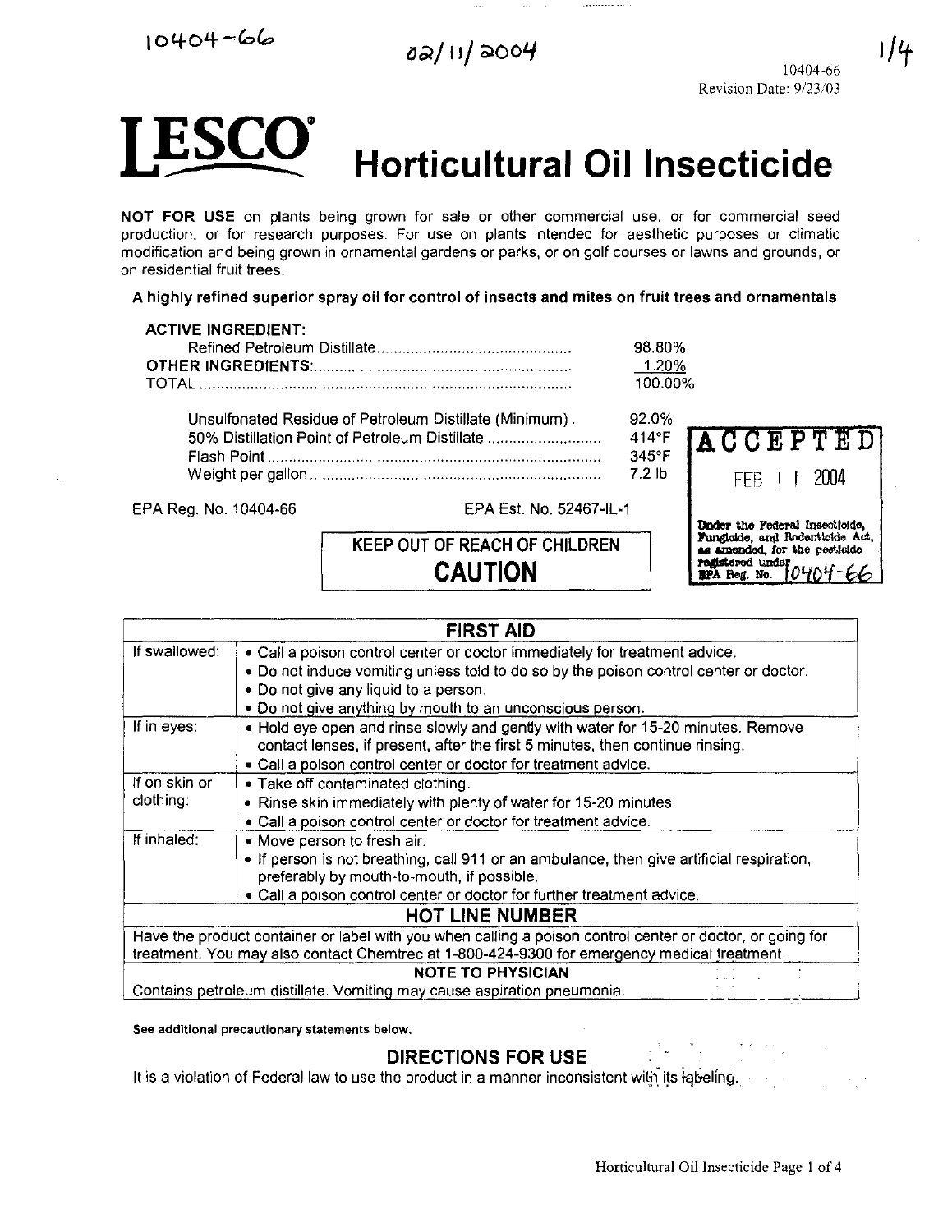$2|4$ 

How Much to Use: For all fruit trees, except Citrus, use this product at the rate of 1.0 to 4.0 gallons per 100 gallons of water. Apply to control the listed insects. Observe "When to Apply" for each crop. Note: All rates are calculated for mature trees with normal foliage cover, unless otherwise indicated. Rates should be reduced proportionally for smaller trees.

|                                                                                                                        |                                                                                                                                                                                       | gal Oil /100 gal   | <b>TIME OF APPLICATION</b>            |
|------------------------------------------------------------------------------------------------------------------------|---------------------------------------------------------------------------------------------------------------------------------------------------------------------------------------|--------------------|---------------------------------------|
| <b>PLANT</b>                                                                                                           | <b>PEST</b>                                                                                                                                                                           | Water <sup>#</sup> |                                       |
| Shade Trees,<br>Ornamental Trees and<br>Shrubs including<br>Conifers, Deciduous                                        | <b>Aphids</b><br><b>Adelgids</b><br>Bugs (immature)<br><b>Certain Caterpillars</b>                                                                                                    | $2 - 4$            | Winter dormant period as<br>needed    |
| Broadleaf Evergreens,<br>and Woody<br>Ornamentals in<br>landscapes and along<br>City Streets or Other<br>Rights-of-Way | <b>Eriophid Mites</b><br><b>Gall Mites</b><br>Lace Bug<br>Leaf Beetle Larvae<br>Leaf Miner<br>Mealybug                                                                                | $1-3$              | Summer (foliar or cover)<br>as needed |
|                                                                                                                        | Psyllids (immature)<br>Sawfly (larvae)<br>Scale (immature)                                                                                                                            |                    |                                       |
| Flowers and Foliage<br>Plants including Roses<br>and other flowering<br>shrubs.                                        | <b>Spider Mites</b><br>Whiteflies (immature)                                                                                                                                          | $2 - 3$            | Winter dormant period as<br>needed    |
| <b>Foliage Ornamentals</b><br>and Bedding Plants                                                                       |                                                                                                                                                                                       | $\overline{1-2}$   | Summer (foliar or cover)<br>as needed |
| <b>Residential Fruit trees:</b><br>Apples, Pears, Pecans,<br>Peaches, Plums &<br>Prunes                                | Apple Red Bug<br>European Fruit<br>Lecanium Scale<br><b>Fruit Tree Leaf Roller</b>                                                                                                    | $\overline{1-3}$   | Winter dormant period as<br>needed    |
|                                                                                                                        | European Red Mite<br>San Jose Scale<br>Scurfy Scale<br>Pear Leaf Blister Mite<br>Pear Psylla<br>Obscure Scale<br><b>Cottony Cushion</b><br>Scale<br><b>Spider Mites</b><br>Plant Bugs |                    | Summer (foliar or cover)<br>as needed |
| <b>Residential Citrus</b>                                                                                              | Scales: California<br>Red, Glover (long)<br>Chaff, Purple, Red,<br>Yellow, Snow, Brown,                                                                                               | $1-3$              | Apply Post Bloom                      |
|                                                                                                                        | Soft; Rust Mite;<br>Greasy Spot; Spot &<br>Sooty Mold; Spider<br>Mites; Rust Mite;<br>Whiteflies                                                                                      |                    |                                       |
|                                                                                                                        | California Red Scale                                                                                                                                                                  | $1.3 - 1.6$        |                                       |

t For smaller applications, 1.3 oz Horticultural Oil Insecticide per gallon of water is approximately equivalent to 1 ge. Horticultural Oil Insecticice/100 gal water.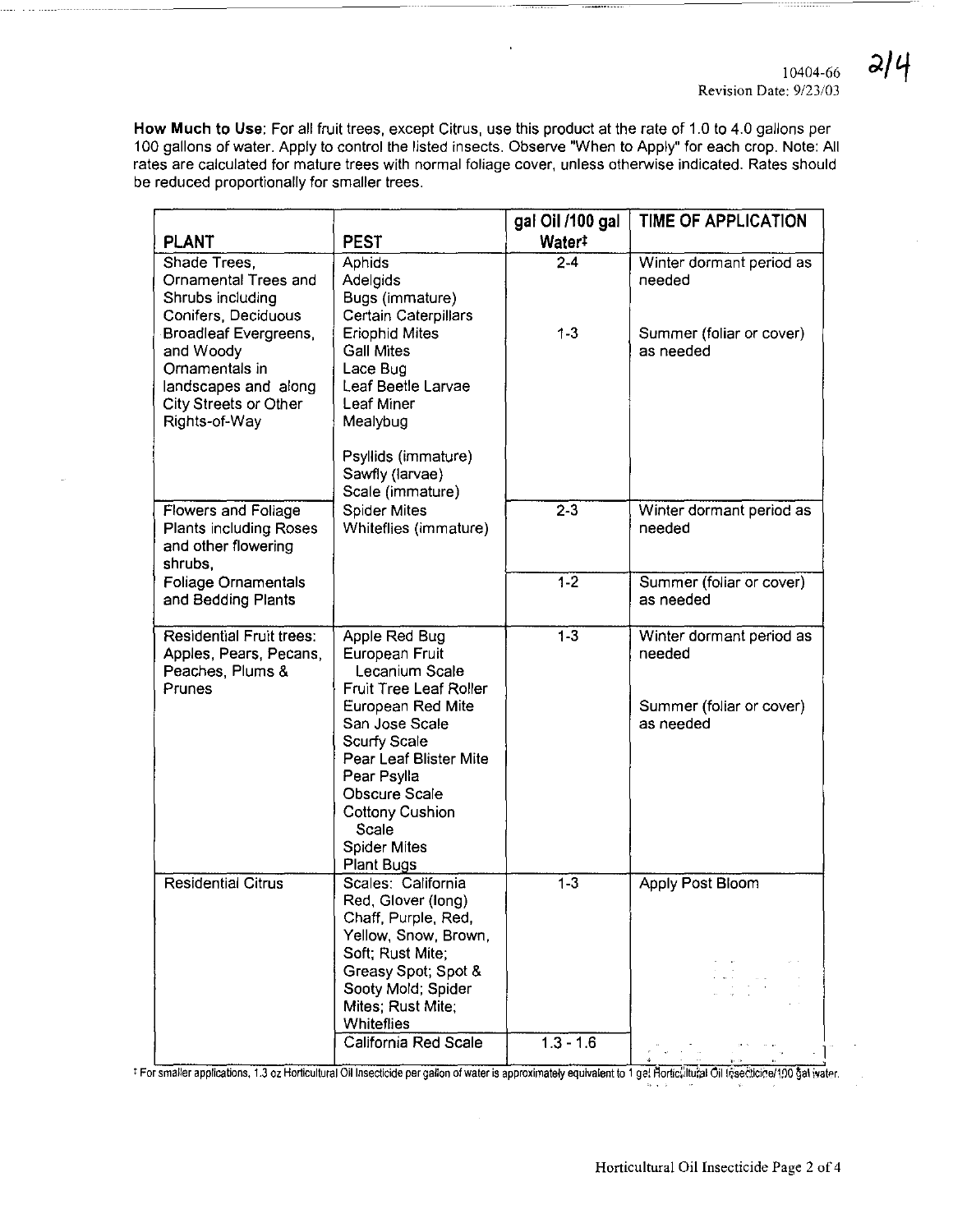**Mixing Directions:** Partially fill tank with water, and start agitator. Add oil, then add remaining water. Continue agitation to thoroughly mix oil and water. Agitate continuously, or if this is not possible, agitate periodically throughout application to ensure that oil and water remain mixed.

**Application instructions:** To obtain adequate pest control, spray to obtain thorough coverage until thoroughly wet but without significant runoff. Apply 100 - 400 gallons of spray solution per acre with a ground sprayer.

# **PRECAUTIONARY STATEMENTS HAZARDS TO HUMANS AND DOMESTIC ANIMALS**

**CAUTION:** Harmful if swallowed or inhaled. Avoid breathing spray mist. Avoid contact with eyes, skin or clothing. Wash thoroughly with soap and water after handling. Remove contaminated clothing and wash thoroughly before reuse.

# **PERSONAL PROTECTIVE EQUIPMENT**

Applicators and other handlers must wear:

- Long-sleeved shirt and long pants
- Chemical-resistant gloves, such as barrier laminate or nitrile rubber, or neoprene rubber, or viton
- Shoes plus socks

# **ENVIRONMENTAL HAZARDS**

This product is toxic to fish. Do not apply directly to water, or to areas where surface water is present, or to intertidal areas below the mean high water mark. Do not contaminate water by cleaning of equipment or disposal of wastes. Apply this product only as specified on this label.

# **PHYSICAL AND CHEMICAL HAZARDS**

Do not use, pour, spill, or store near heat or open flame.

## **STORAGE AND DISPOSAL**

**Prohibitions:** Do not contaminate water, food, or feed by storage or disposal; open dumping is prohibited.

**Storage:** Store in a cool, dry, locked area out of the reach of children. Keep container tightly closed in storage to prevent entry of water.

**Pesticide Disposal:** Wastes resulting from the use of this product may be disposed of on site or at an approved waste disposal facility.

**Container Disposal.** Triple rinse (or equivalent). Then offer for recycling or reconditioning or puncture and dispose of in a sanitary landfill, or incineration, or if allowed by state and local authorities, by burning. If burned, stay out of smoke.

## **IMPORTANT NOTES**

Roll drum before use. All horticultural oils interfere with or slow plant transpiration and respiration during the period of evaporation. Do not apply during periods of drought or when plants exhibit moisture stress. Phytotoxicity may result if sprayed on plants during periods of prolonged high temperature and high

relative humidity. Do not use in combination with or immediately before or after spraying with dinitro<br>compounds, fungicides such as Captanຶ, folpet, Dyreneຶ, Morestanຶ or any other product containing sulfur. Spray no more than 4 times during the growing season; two week minimum application interval. Do not spray when buds have fully opened and shoot elongation is occurring. Do not spray when there is obvious moisture deficit in leaves, or the plant is under stress. Keep away from open blooms; bleaching and spotting has been observed with the open blooms of certain plants.

#### **TANK MIXES**

Users are required to read and follow all directions and restrictions on the labels of the proposed lank mix products. Use 1% Horticultural Oil Insecticide (1 Gallon Horticultural Oil per 100 Gailons of finished solution) in combination with other products. Test all combinations prior to use to ensure compatibility. LESCO waives all liability for any such use to the extent allowed by law. User assumes all risk for any such use.

Horticultural Oil Insecticide Page 3 of 4